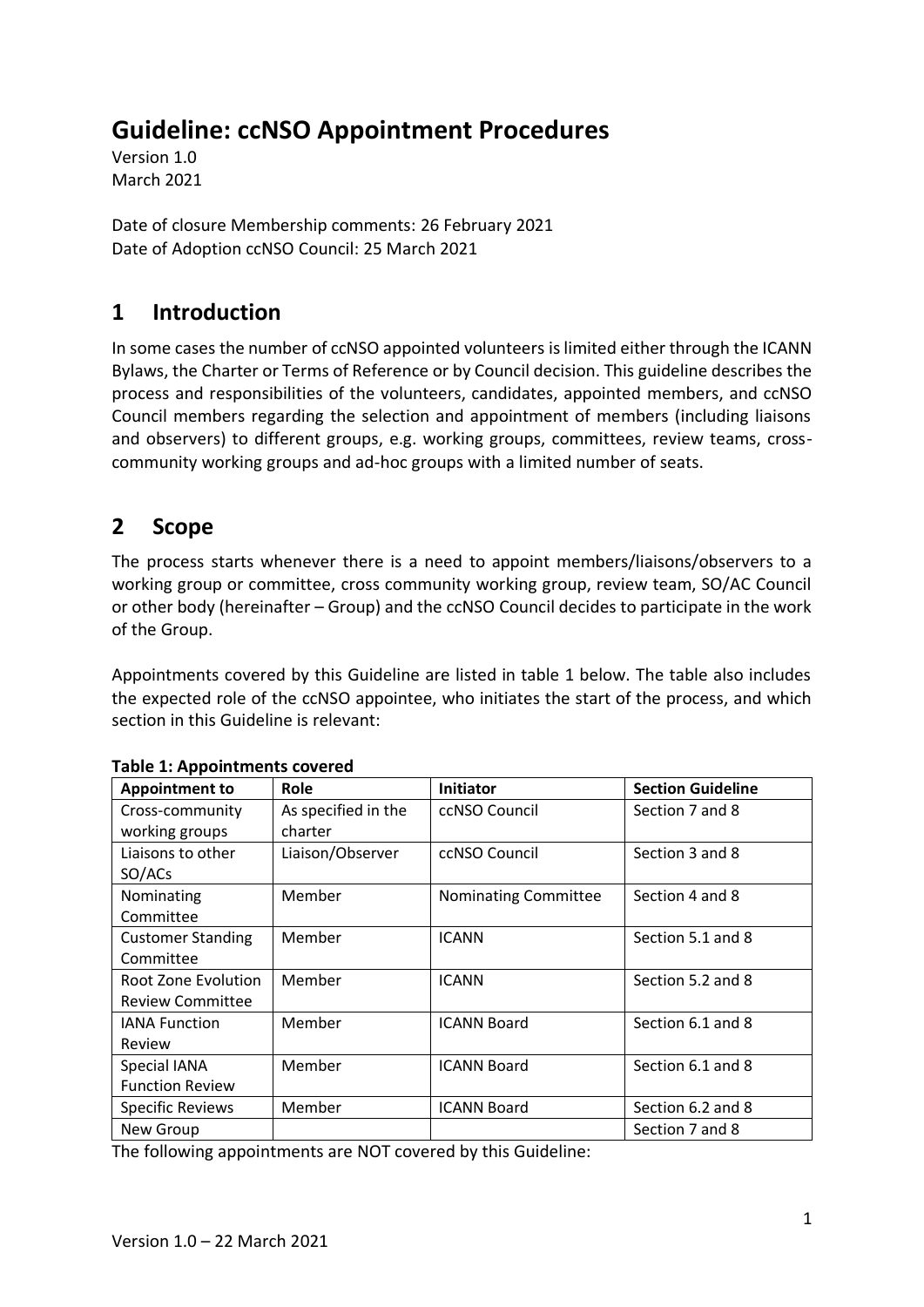- Appointments to ccNSO WG and Committees
- Council Election
- Nomination ICANN Board Seat 11 and 12
- Member of the Empowered Community Administration

For ease of reference the term, term limits and frequency of appointment are listed in table 2.

| Appointment              | <b>Term</b>         | <b>Term limits</b>  | <b>Frequency of appointment</b> |
|--------------------------|---------------------|---------------------|---------------------------------|
| Cross-community          | As specified in the | As specified in the | When the group is formed        |
| working groups           | Charter             | Charter             | In case of a vacancy            |
|                          |                     |                     |                                 |
| Liaisons to other        | Two years           | Maximum 3 terms     | Every two years                 |
| SO/ACs                   |                     |                     | In case of a vacancy            |
| Nominating               | One year            | Maximum 2 terms     | Every year                      |
| Committee                |                     |                     |                                 |
| <b>Customer Standing</b> | Two years           | Maximum 2 terms     | Every year one seat             |
| Committee                |                     |                     | In case of a vacancy            |
| Root Zone                | Three years         | Maximum 3 terms     | In case of a vacancy            |
| <b>Evolution Review</b>  |                     |                     |                                 |
| Committee                |                     |                     |                                 |
| <b>IANA Function</b>     | N/A                 | N/A                 | Every five years                |
| Review                   |                     |                     |                                 |
| Special IANA             | N/A                 | N/A                 | Under special circumstances     |
| <b>Function Review</b>   |                     |                     |                                 |
| <b>Specific Reviews</b>  | N/A                 | N/A                 | As specified in the Bylaws      |

**Table 2: Term, Term Limits and Frequency of appointments**

Sections 3 through 6 list the current groups and specific requirements per group. In section 7 the launch for a call for expression of interest for a new group is described. Section 8 details the call for nominations or expression of Interest and procedures for selection & removal. Finally, section 9 includes the change mechanism of the Guideline and other miscellaneous topics.

# **3. Liaisons**

#### **3.1 Introduction and Background**

According to the relevant articles in the Bylaws as adopted on 27 May 2016, liaisons and observers may be appointed to the ccNSO Council, and the ccNSO may appoint observers to other Supporting Organisations and Advisory Committees.

#### **3.2 Liaisons & Observers**

According to the Bylaws Article 10 Sections 10.3.(b) (i) the Governmental Advisory Committee; (ii) the At-Large Advisory Committee; and (iii) each of the Regional Organizations may appoint a liaison to the ccNSO Council. Only Regional Organizations who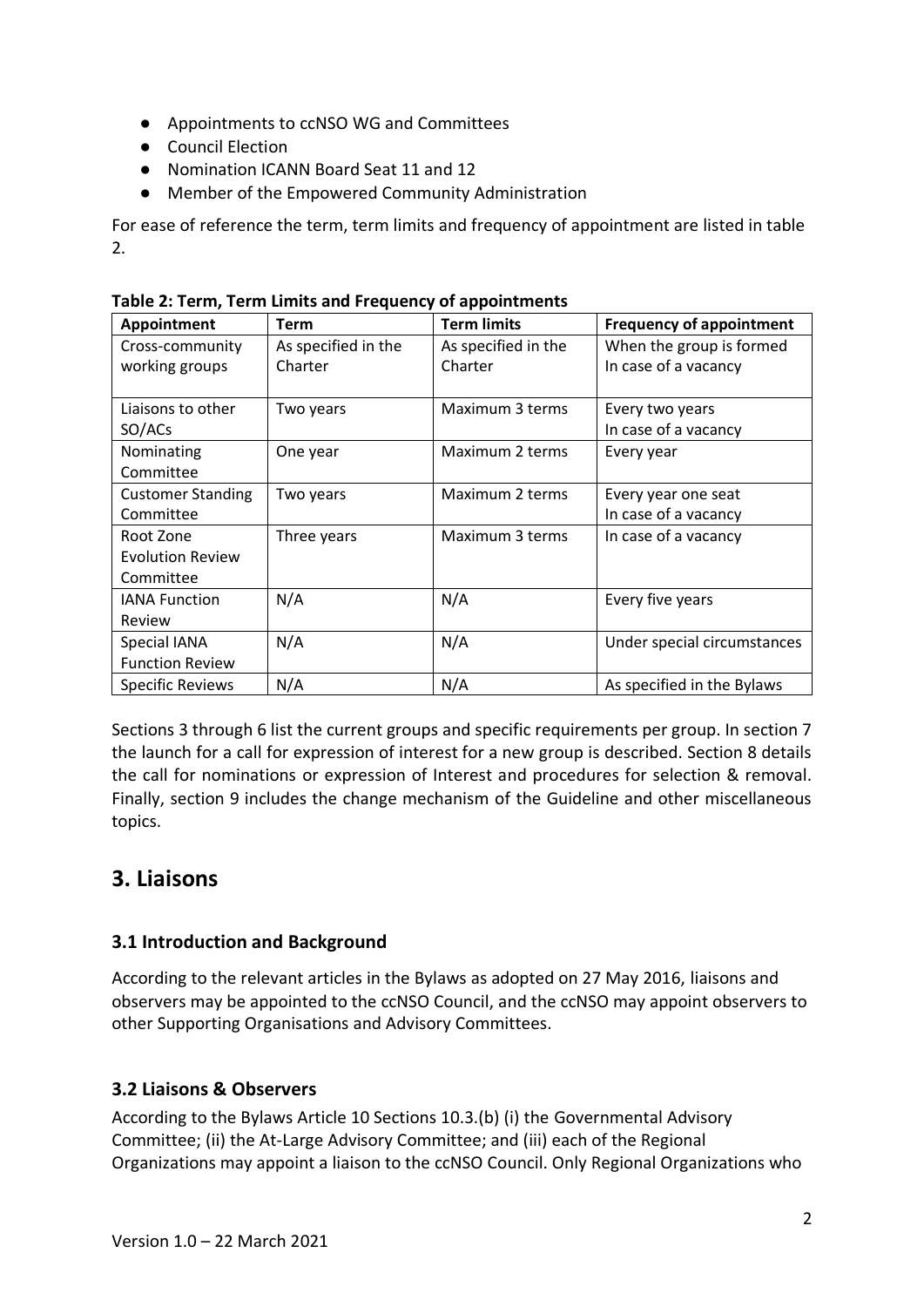have been recognized as such by the ccNSO Council may appoint liaisons (Article 10 Section 10.5.).

According to Article 10 Section 10.3.(c) the ccNSO Council may agree with the Council of any other ICANN Supporting Organization to exchange observers.

The Liaisons and observers shall not be members of or entitled to vote on the ccNSO Council, but otherwise shall be entitled to participate on equal footing with ccNSO Councillors.

For purposes of this Guideline and internal use of the ccNSO, Liaisons and Observers as defined above under section 3.1, shall be called Liaisons.

#### **3.3 Appointment of Liaisons to the ccNSO Council**

Appointments of Liaisons to the ccNSO Council are made as described in the internal procedure of the appointing SO or AC.

The appointed Liaison may participate in the work of the ccNSO Council for the term designated by the appointing organization after the Chair of the respective appointing organization has provided written notice to the ICANN Secretary, with a notification copy to the Chair of the ccNSO Council.

The appointing organization may recall from office or replace its liaison at any time by providing written notice of the recall or replacement to the ICANN Secretary, with a notification copy to the Chair of the ccNSO Council.

#### **3.4 Appointment of Liaisons by the ccNSO**

The ccNSO may agree with the Council of any other Supporting Organization or Advising Committee to exchange liaisons.

The ccNSO Council appoints Liaisons to other organizations in accordance with these procedures, unless the ccNSO has agreed with the relevant organization about another, specific procedure.

#### **3.4.1 Term of appointment by the ccNSO**

A ccNSO appointed Liaison serves for a term of two (2) years and no more than three (3) consecutive terms. At the end of each two-year term, a call for volunteers will be issued and candidates will be evaluated against the criteria.

#### **3.4.2 Criteria for appointment**

A Liaison should be directly linked to a ccTLD manager, or to a ccTLD Regional Organisation. The Liaison and the employing organisation should agree in writing to commit the anticipated time to work as a liaison and fulfill the expectations.

ccNSO Liaisons are expected to: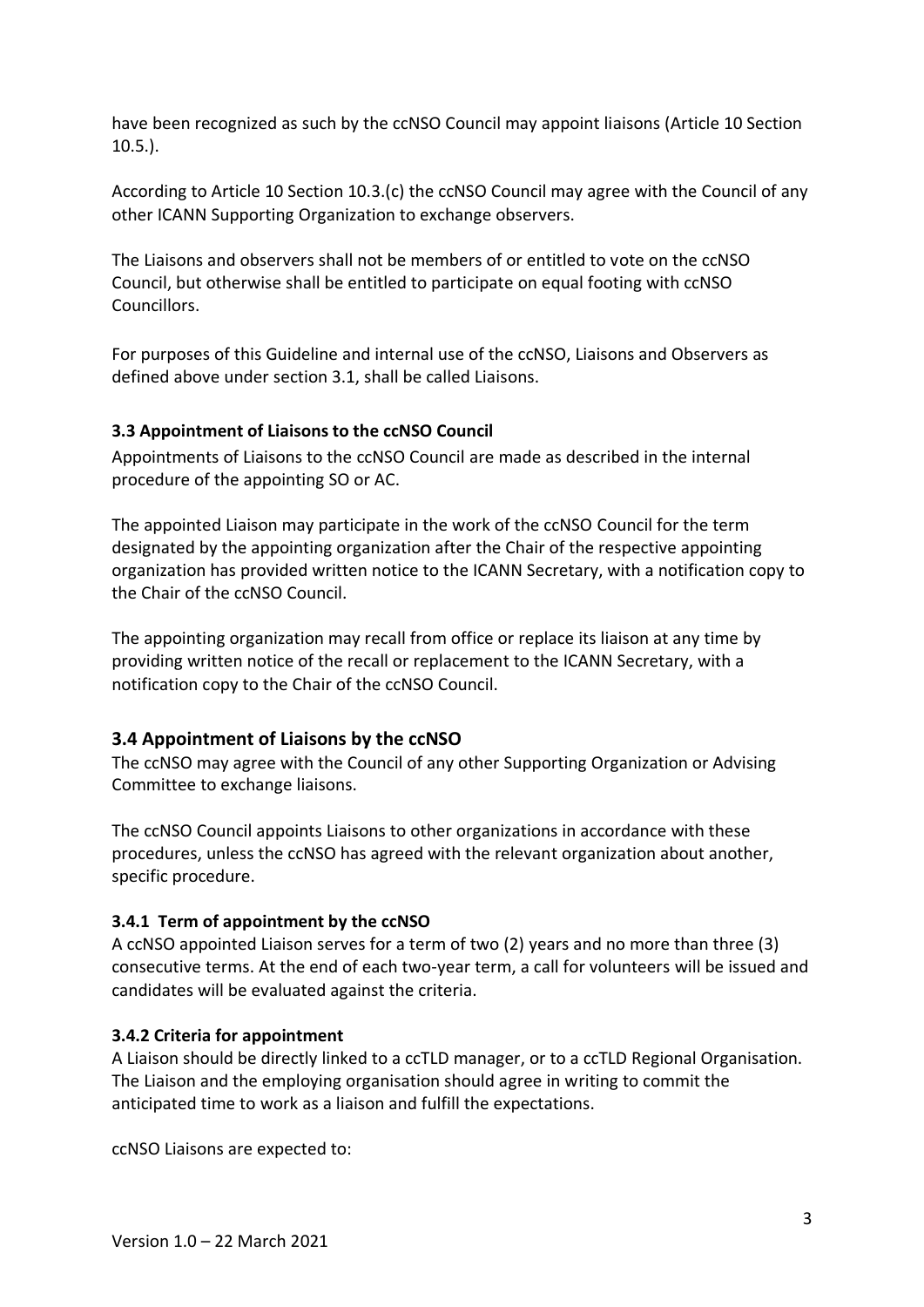- participate diligently and actively on an ongoing and long term basis in the meetings and activities of the Supporting Organization or Advisory Committee (SO/AC) that they are appointed to
- communicate and advocate the positions of the ccNSO to the SO/AC
- report to the ccNSO on current and upcoming activities of the SO/AC that may be of relevance to the ccNSO and broader ccTLD community
- if feasible and considered relevant ask the ccNSO for advance guidance on matters that are going to be discussed by SO/AC
- actively prepare and participate in bilateral meetings between the SO/AC and ccNSO Council.

#### **3.5 Role of ccNSO Liaisons**

The ccNSO Liaisons to other organizations shall not be members of or entitled to vote on the Councils of other organizations, but otherwise shall be entitled to participate on equal footing as other Liaisons. Any view they share with the organsiation they have been appointed is their personal view. ccNSO Liaisons do not represent the ccNSO, unless specifically instructed by the ccNSO Council to the contrary.

ccNSO appointed Liaisons to other organizations shall report to the ccNSO Council regularly (monthly) on the activities of the respective organization they have been appointed to. A Liaison shall represent ccNSO values in these efforts, shall pursue specific direction from the ccNSO Council as and when given, and shall seek ccNSO Council advice as and when needed.

# **4. NomCom**

#### **4.1 NOMCOM Introduction & Background**

Each year the ccNSO has to appoint one (1) delegate to the Nominating Committee (NomCom) of ICANN. The Nominating Committee is responsible for selecting individuals to serve in leadership positions within the ICANN structure. This includes all ICANN Directors except the President and those Directors selected by ICANN's Supporting Organizations, and members to the Councils of the GNSO and ccNSO, and seats in the ALAC.

For further back ground on the NomCom and what is expected from a NomCom delegate see [http://nomcom.icann.org/faqs.htm.](http://nomcom.icann.org/faqs.htm)

#### **4.2 Term and appointment**

NomCom delegates serve for a one year term. According to the ICANN bylaws section 8.3 a delegate can only be appointed for two (2) consecutive terms.

In order for the NomCom to be constituted at the end of the ICANN Annual General Meeting, constituencies, SOs and ACs must select their delegates in sufficient enough time for ICANN to arrange travel to the meeting etc. For planning purposes the NomCom will start informing the ccNSO of the upcoming selection of delegates just after the June ICANN meeting.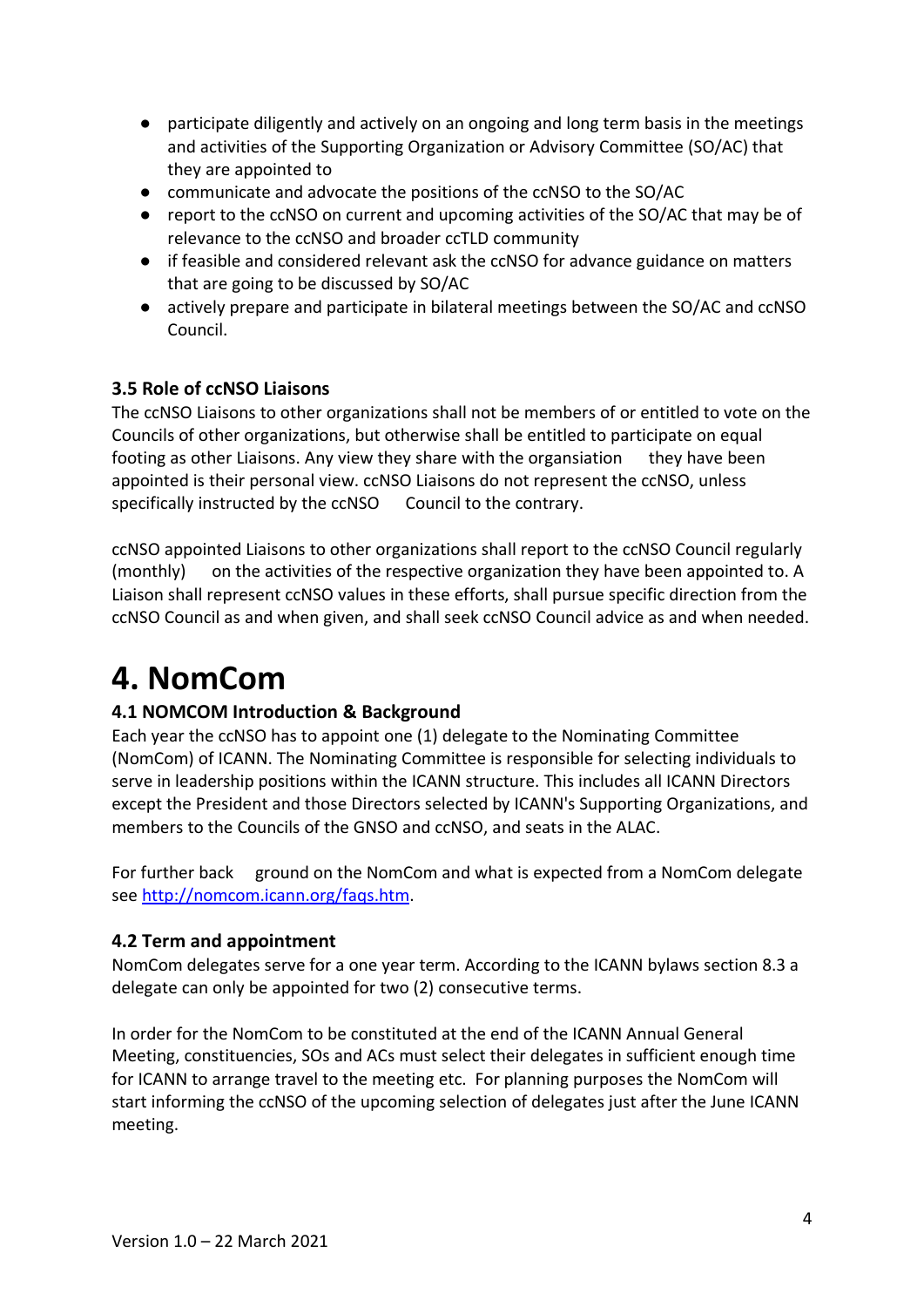# **5. Committees (CSC, RZERC)**

# **5.1.CSC**

## **5.1.1 Introduction and Background CSC**

ICANN has established a Customer Standing Committee ("CSC") (Article 17 of the ICANN Bylaws) to monitor the performance of the Post Transition IANA (PTI) entity under the IANA Naming Function Contract and IANA Naming Function Statement of Work (SOW).

The mission of the CSC is to ensure continued satisfactory performance of the IANA naming function for the direct customers of the naming services. The primary customers of the naming services are top-level domain registry operators, but also include root server operators and other non-root zone functions.

The CSC will achieve this mission through regular monitoring of the performance of the IANA naming function against the IANA Naming Function Contract and IANA Naming Function SOW and through mechanisms to engage with PTI to remedy identified areas of concern.

According to Article 17, the ccNSO shall appoint two (2) members of the CSC to represent ccTLD operators. In addition, under Article 17 the ccNSO and the GNSO together may, but need not, appoint one (1) additional member of the CSC representing top-level domain registry operators that are considered neither a ccTLD nor a GTLD.

#### **5.1.2 Term of Appointment**

In accordance with the charter of the CSC, the regular term of appointment shall be two (2) years. A member may be re-appointed for two additional terms (in total 3 terms).

## **5.1.3 Conflict of Interest**

If a Councillor intends to become a member of the CSC, then this Councillor shall not be involved in the appointment process due to a direct conflict of interest. A Councillor may also declare a conflict of interest at any stage for other reasons, for example, a Councillor and nominee may be working for the same ccTLD manager. After such a declaration this Councillor ceases to be involved in the appointment process.

#### **5.1.4 TLD Registry Operator**

In addition, and in accordance with the charter of the CSC, representatives for a TLD registry operator not associated with a ccTLD or gTLD registry, will be required to submit an Expression of Interest to either the ccNSO and GNSO Council.

This Expression of Interest will include a letter of support from the registry operator. This provision is intended to ensure orderly formal arrangements, and is not intended to imply those other registries are subordinate to either the ccNSO or the GNSO. If more than one representative as mentioned in this paragraph submits an Expression of Interest, the selection method as described in this Guideline will be applied and in coordination with the GNSO a member to the CSC will be selected.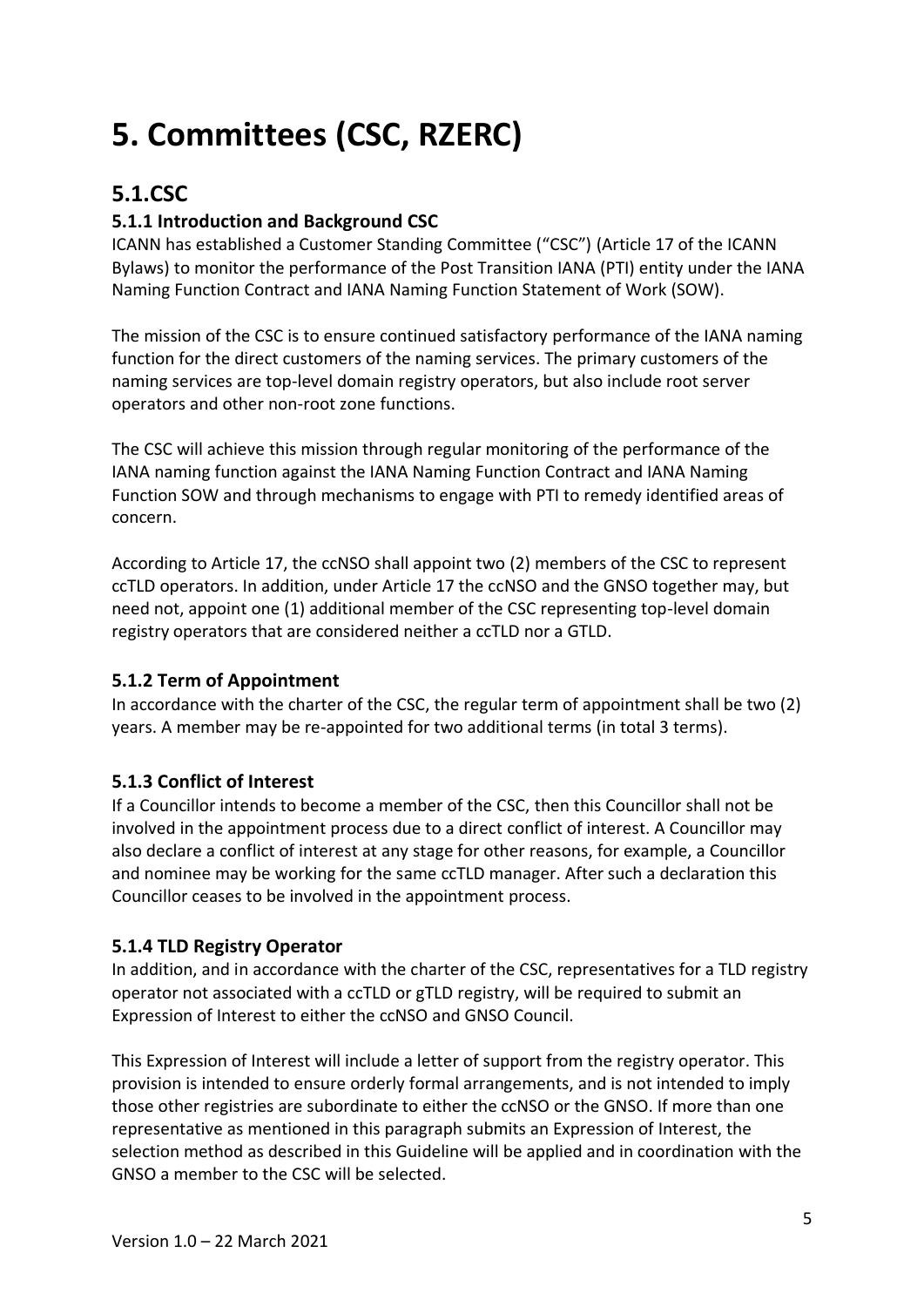#### **5.1.5 Specific requirement with respect to selection process of members of CSC**

Criteria. CSC members will be selected based on how well they meet the following set of skills and experience:

- Direct experience and knowledge of the IANA naming function
- Analytical skills, ability to interpret quantitative and qualitative evidence, and capacity to draw conclusions purely based on evidence.
- Experience in managing and/or participating in committees (e.g. meeting coordination, reporting, and escalation) in order to contribute meaningfully to CSC processes
- Demonstrated ability in relationship management to support diplomatic discussion, consensus driven decision making, and productive negotiation
- excellent communication skills in order to represent ccTLD interests and to keep the ccNSO and broader ccTLD community informed on progress
- Ability to work and communicate in written and spoken English.

Further a candidate:

- Should commit to actively participate in the activities of the CSC on an on-going basis
- Should be employed or have active backing by a ccTLD manager and should demonstrate the support by the ccTLD manager in respect to the required time commitment to participate actively in the CSC.

In addition, and in accordance with the charter of the CSC, only if a candidate is considered to meet the above criteria the following diversity criteria should be taken into account:

- Geographic regions;
- Gender diversity;
- Type, experience and size of ccTLD manager.

#### **5.1.6 Consultation and approval of full slate**

#### **5.1.6.1 Consultation with the GNSO Registry Stakeholder group (RySG) GNSO**

In accordance with the charter of the CSC and prior to making the final selection based on the ranking, the ccNSO Council, or a designated group of Councillors, shall consult with the RySG and GNSO, or their designees, to provide a slate of members and liaisons that has, to the extent possible, diversity in terms of geography and skills.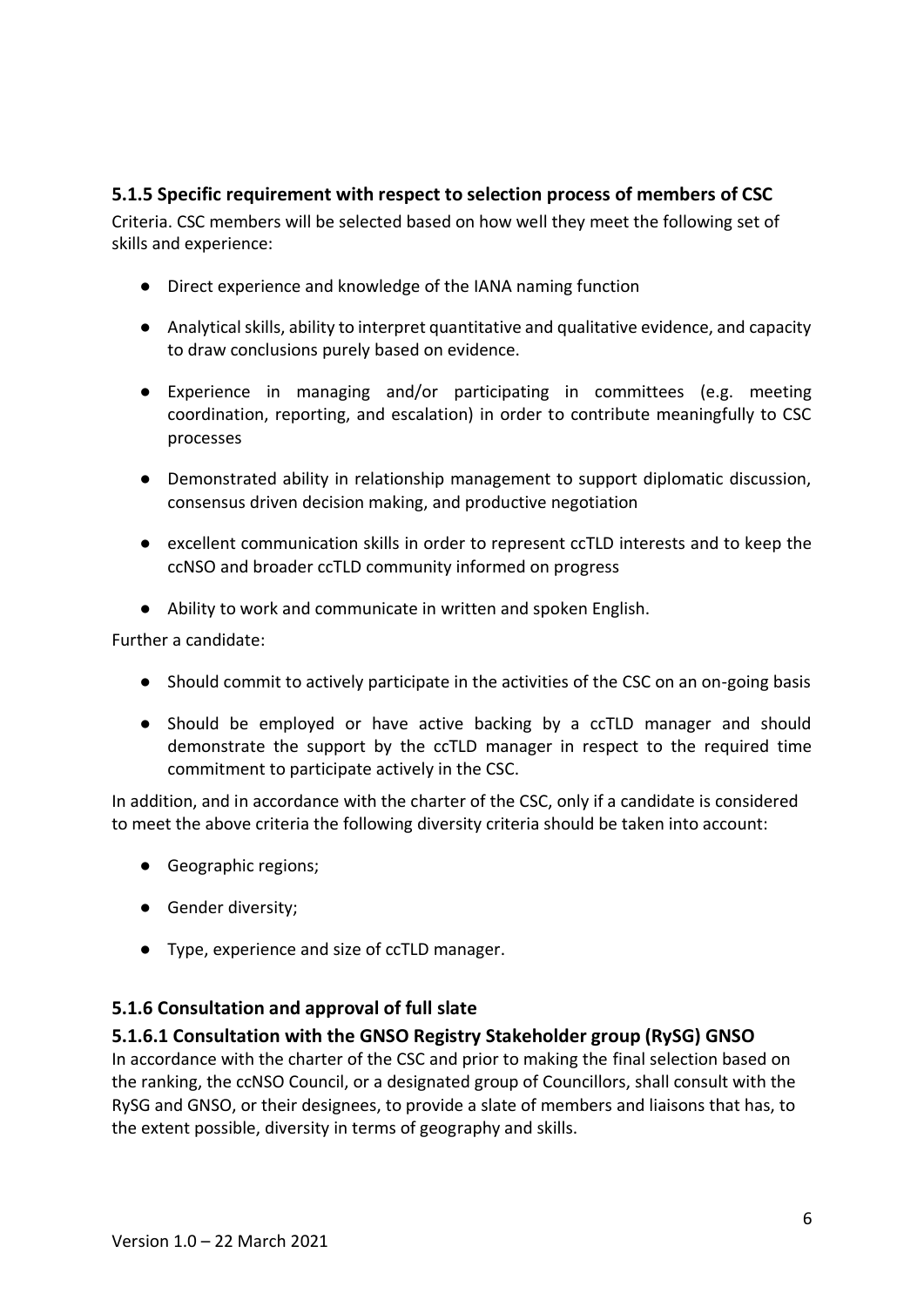If the ccNSO Council intends to designate a group to coordinate the selection and approval of members and liaisons on the CSC (Selection Committee), it is suggested that the ccNSO Council appoints the following 6 Councillors:

- One Councillor from each of the five Geographic Regions appointed by the members of the ccNSO
- One NomCom appointed Councillor.

If the ccNSO Council decides to appoint the Selection Committee it has to clearly state the mandate of the Selection Committee i.e one of the following options:

- 1) Consultations Only the Selection Committee is authorised to run consultations with the RySG and GNSO in order to select a slate of members and liaisons that has, to the extent possible, diversity in terms of geography and skills;
- 2) Consultations and Approval the Selection Committee is authorised to run consultations with the RySG and GNSO in order to select a slate of members and liaisons that has, to the extent possible, diversity in terms of geography and skills and to approve the full slate of the CSC on behalf of the ccNSO Council.

#### **5.1.6.2 Joint ccNSO-GNSO Councils Approval of Full Membership Slate**

The GNSO Council and the ccNSO Council shall approve the initial proposed members and liaisons of the CSC, and thereafter, the ccNSO and GNSO shall approve each annual slate of members and liaisons being recommended for a new term.

The ccNSO Council or a Selection Committee appointed by the ccNSO Council in consultation with the GNSO or their designees will review the candidates, agree on the full slate and approve the full slate.

# **5.2 RZERC**

The purpose of this section 5.2 is to document processes and procedures pertaining to the selection and appointment of the ccNSO selected representative on the RZERC. This section is limited to describing the ccNSO's responsibilities with respect to its representative on the RZERC.

#### **5.2.1 Introduction and Background RZERC**

ICANN has established a Root Zone Evaluation Review Committee ("RZERC") to review and provide input regarding proposed architectural and operational changes to the root zone and as determined necessary by the RZERC, propose architectural and operational changes to the root zone for consideration by the ICANN Board.

The RZERC will consider issues raised to the RZERC to identify any potential security, stability or resiliency risks to the architecture and operation of the root zone.

The RZERC will coordinate with the committee's respective organizations and communities, and if appropriate, external experts, to ensure that relevant bodies were involved in decision-making and ensure that relevant expertise was available.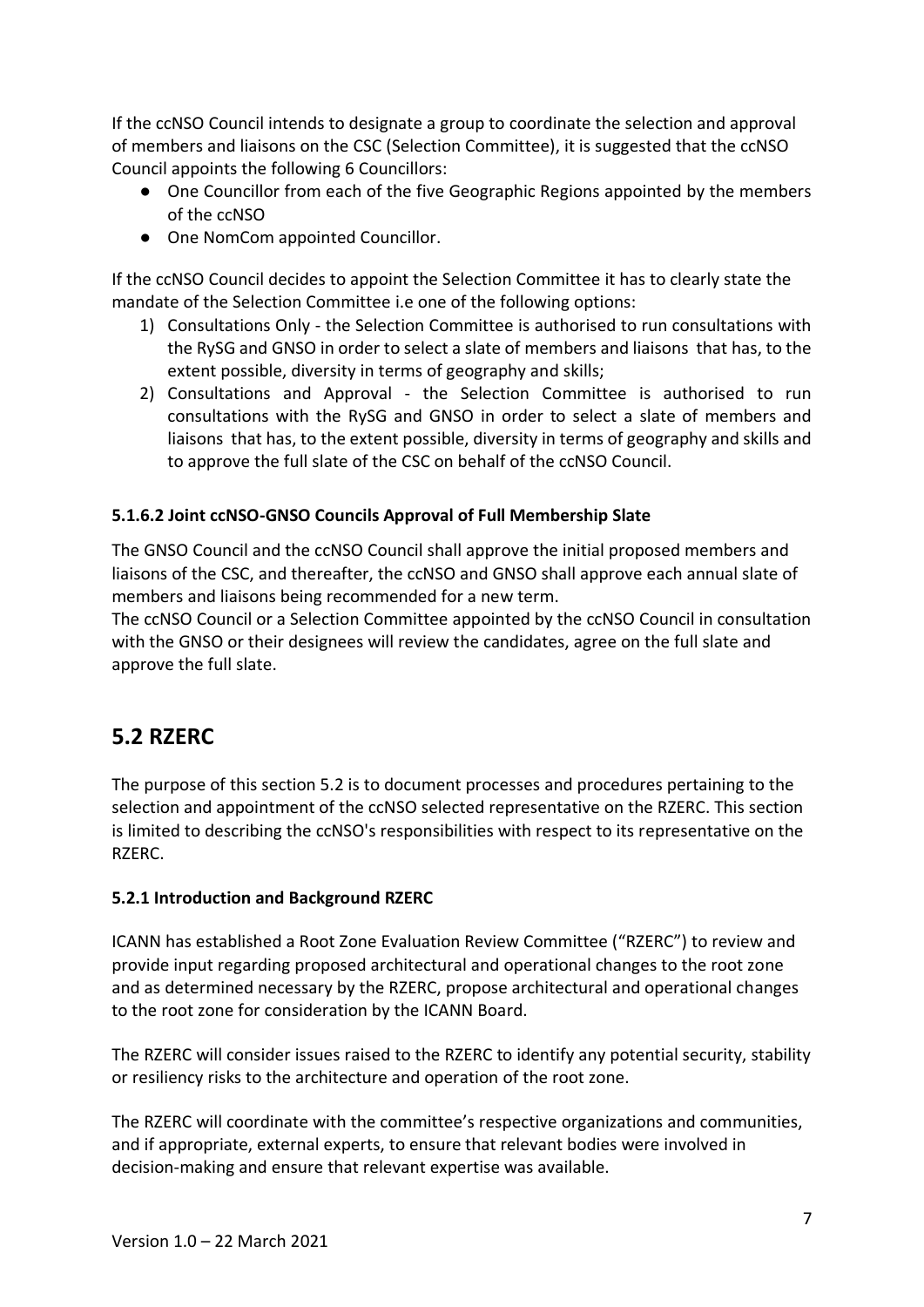The RZERC will coordinate a public consultation process for operational and architectural changes that impose potential risk to the security, stability, or resiliency of the root system (as identified by one or more committee members and agreed by a simple majority of members). This public consultation process regarding the proposed changes, including the identified risks, will be organized via the ICANN public comment forum.

The RZERC will act as a consultation body for ICANN during the issuance and consideration of an RFP for the Root Zone Maintainer, if needed.

The RZERC will coordinate with the Customer Standing Committee (CSC) as needed.

#### **5.2.2 General Information**

#### **5.2.2.1 Eligibility of ccNSO Appointed Member**

Membership of the RZERC shall be open to individuals from all ccTLDs, independent of membership of the ccNSO (members and non-members of the ccNSO).

#### **5.2.2.2 Term of Appointment**

The term of appointment shall be three (3) years. A member may be re-appointed for two additional terms (in total 3 terms).

#### **5.2.2.3 Appointment**

According to the charter of the RZERC the ccNSO Council will have to select and appoint one (1) member to the RZERC.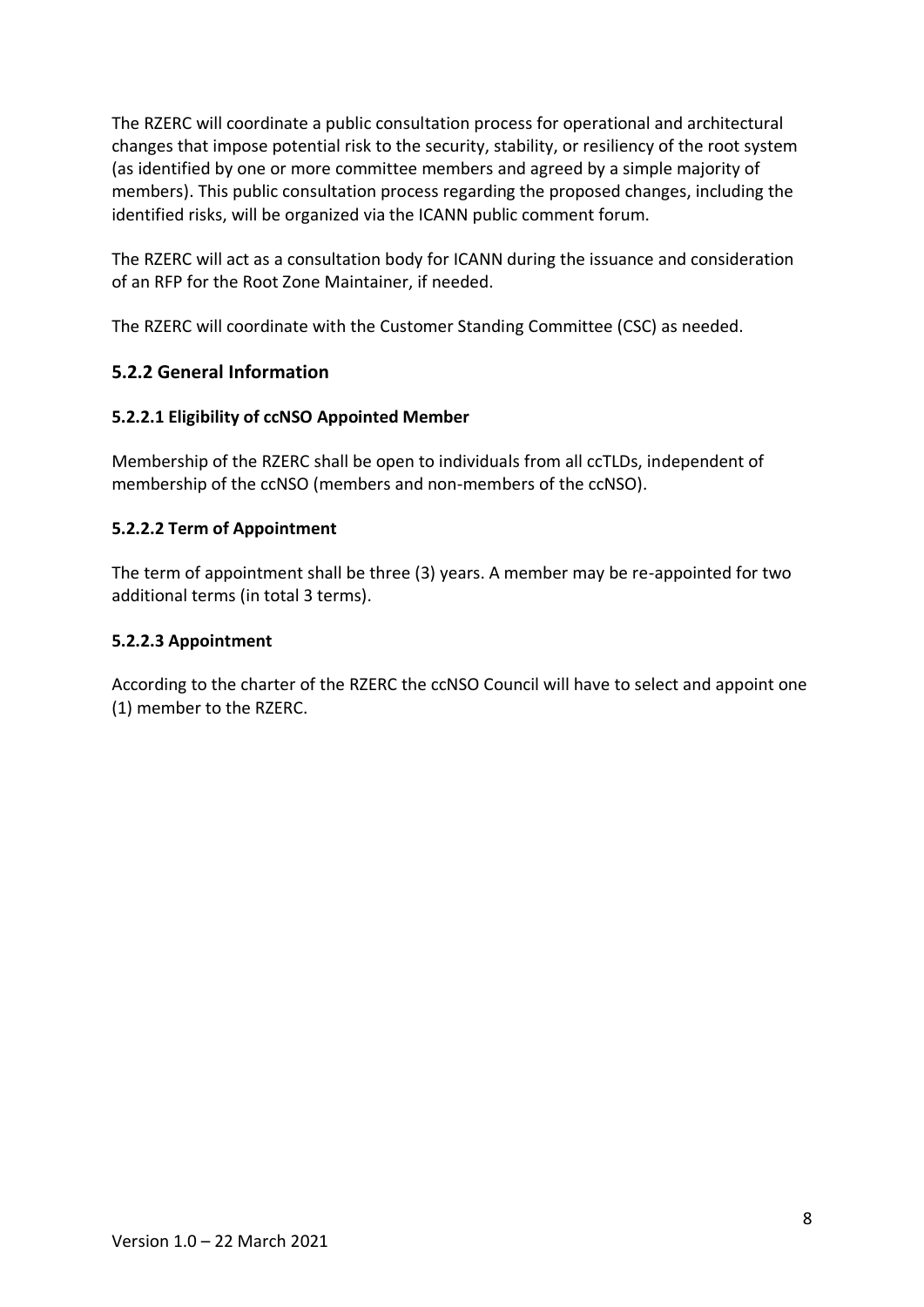# **6. Review Teams**

# **6.1 IFRT**

The purpose of this section 6.1 is to document processes and procedures pertaining to the ccNSO Council's responsibilities with respect to the appointment of members to the IFRT.

## **6.1.1 Introduction and Background**

According to section 18.1 of ICANN Bylaws, the Board, or an appropriate committee thereof, shall cause periodic reviews of PTI's performance of the IANA naming function against the contractual requirements set forth in the IANA Naming Function Contract and the IANA Naming Function SOW (IANA Function Review or IFR) and to be carried out by an IANA Function Review Team ("**IFRT**"). Each IFRT shall include among others (see Section 18.7 include):

Three representatives who are associated with ccTLD managers, appointed by the ccNSO Council. Representatives need not be associated with a ccNSO member. The ccNSO Council should use an inclusive process, which is open to all ccTLD managers, independent of their membership to the ccNSO. It is strongly recommended that the ccNSO Council reaches out to all ccTLD managers directly and or through regional ccTLD organizations (i.e., AfTLD, APTLD, LACTLD, and CENTR) in seeking volunteers

These three ccNSO appointed members are to be appointed in accordance with the rules and procedures of this Guideline and the members must be from different ICANN regions.

## **6.1.2 Launch of Selection Process**

After ICANN has initiated the process and asked SO/ACs to appoint members and liaisons to the IFRT, the ccNSO Council instructs the ccNSO Secretariat to issue the call for Expression of Interest for membership of the IFRT, in accordance with and to meet the procedures defined under this Guideline.

## **6.1.3. General Information**

#### **6.1.3.1 Eligibility of ccNSO Appointed Members**

Membership of the IFRT shall be open to individuals from all ccTLDs, members and nonmembers of the ccNSO. The members must be from three different ICANN Regions.

If a Councillor intends to become a member of the IFRT, then this Councillor shall not be involved in the appointment process due to a direct conflict of interest. A Councillor may also declare a conflict of interest at any stage for other reasons, for example, a Councillor and nominee may be working for the same ccTLD manager. After such a declaration of a Councillor, this Councillor shall not be involved in the appointment process anymore.

#### **6.1.3.2 Term of Appointment**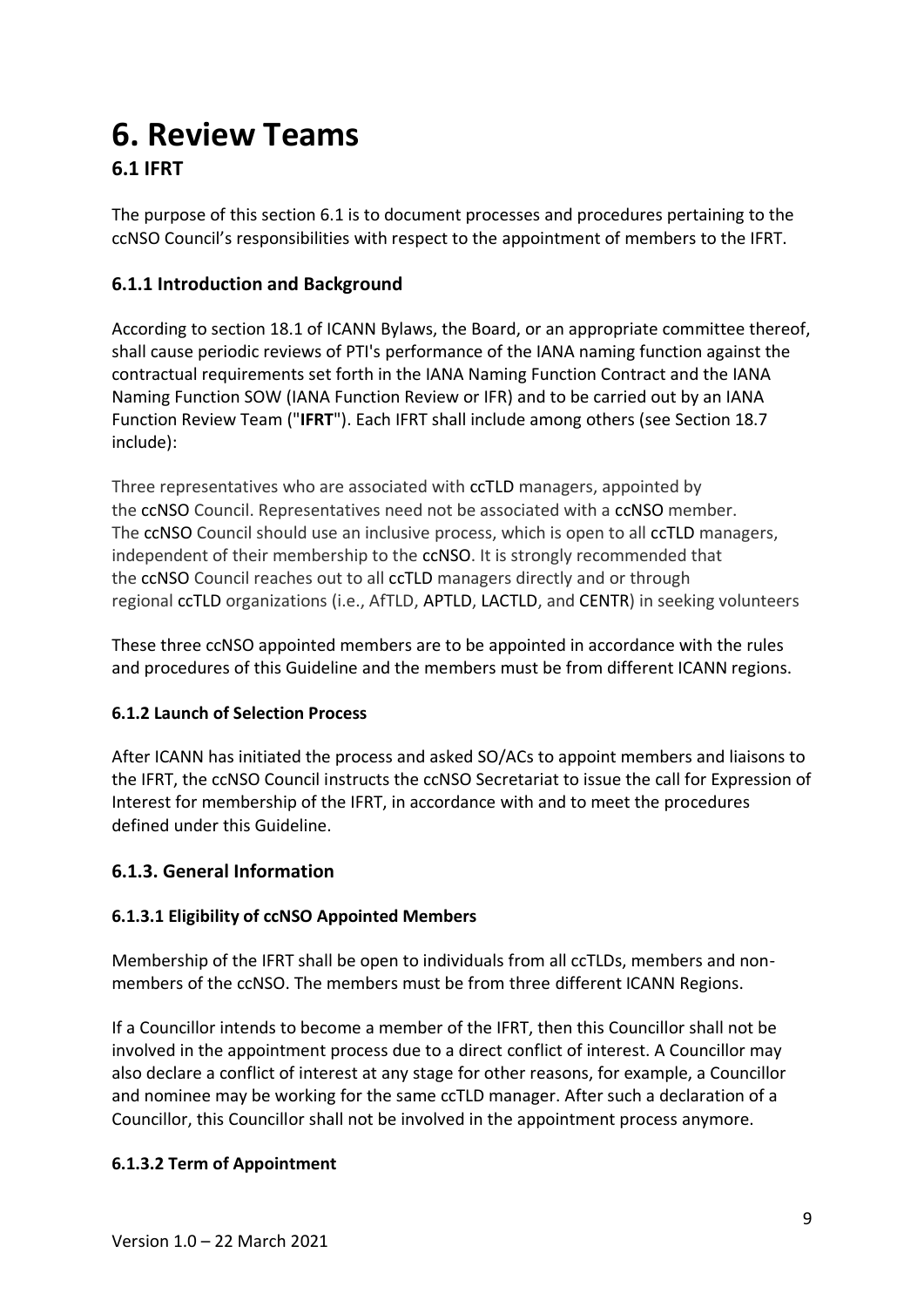In accordance with section 18 of the ICANN Bylaws, each appointed member of the IFRT is appointed for the term of one (1) review.

#### **6.1.3.3 Membership Criteria**

IFRT members will be selected based on how well they meet the following set of skills and experience:

- Direct experience and knowledge of the IANA naming functions.
- Understanding the purpose of the IFR.
- Analytical skills, ability to interpret quantitative and qualitative evidence, and the capacity to draw conclusions purely based on evidence.
- Experience in managing and/or participating in committees (e.g. meeting coordination, reporting, and escalation) to contribute meaningfully to IFR processes.
- Demonstrated ability in relationship management to support discussion, consensusdriven decision making, and productive negotiation.
- Excellent communication skills to represent ccTLD interests and to keep the ccNSO Council and broader ccTLD community informed on progress.
- Ability to work and communicate in written and spoken English. Further a candidate:
- Should indicate why she or he is interested in becoming involved in the IFR.
- Indicate the ccTLD manager with whom the candidate is associated.
- Should be employed or have active backing by the ccTLD manager with whom the candidate is associated.
- Demonstrate the support by the ccTLD manager in respect to the required time commitment to participate actively in the IFR.
- Indicate whether willing to stand as co-chair
- Commit to abide by the rules of the IFRT and this Guideline. In addition, and in accordance with the requirements with respect to the composition of an IFRT, only if a candidate is considered to meet the above criteria, functional and cultural diversity criteria should be taken into account.

#### **6.2 Specific Review Teams**

The purpose of this section 6.2 of the Guideline is to document processes and procedures pertaining to the role and responsibilities of the ccNSO, in particular the ccNSO Council and the Chair of the ccNSO with respect to the nomination and selection of members from the ccNSO on the Specific Reviews listed in the ICANN Bylaws:

- Accountability and Transparency Review (Section 4.6.b),
- Security, Stability, and Resiliency Review (Section 4.6.c),
- Competition, Consumer Trust and Consumer Choice Review (Section 4.6.d) and
- Registration Directory Service Review (Section 4.6.e).

#### **6.2.1 Introduction and Background**

According to Article 4, section 6 of the Bylaws as adopted on 27 May 2016, Review teams will be established for each applicable review, which will include both a limited number of members and an open number of observers. The chairs of the Supporting Organizations and Advisory Committees participating in the applicable review shall select a group of up to 21 review team members from among the nominees by the Supporting Organizations and Advisory Committees, balanced for diversity and skill.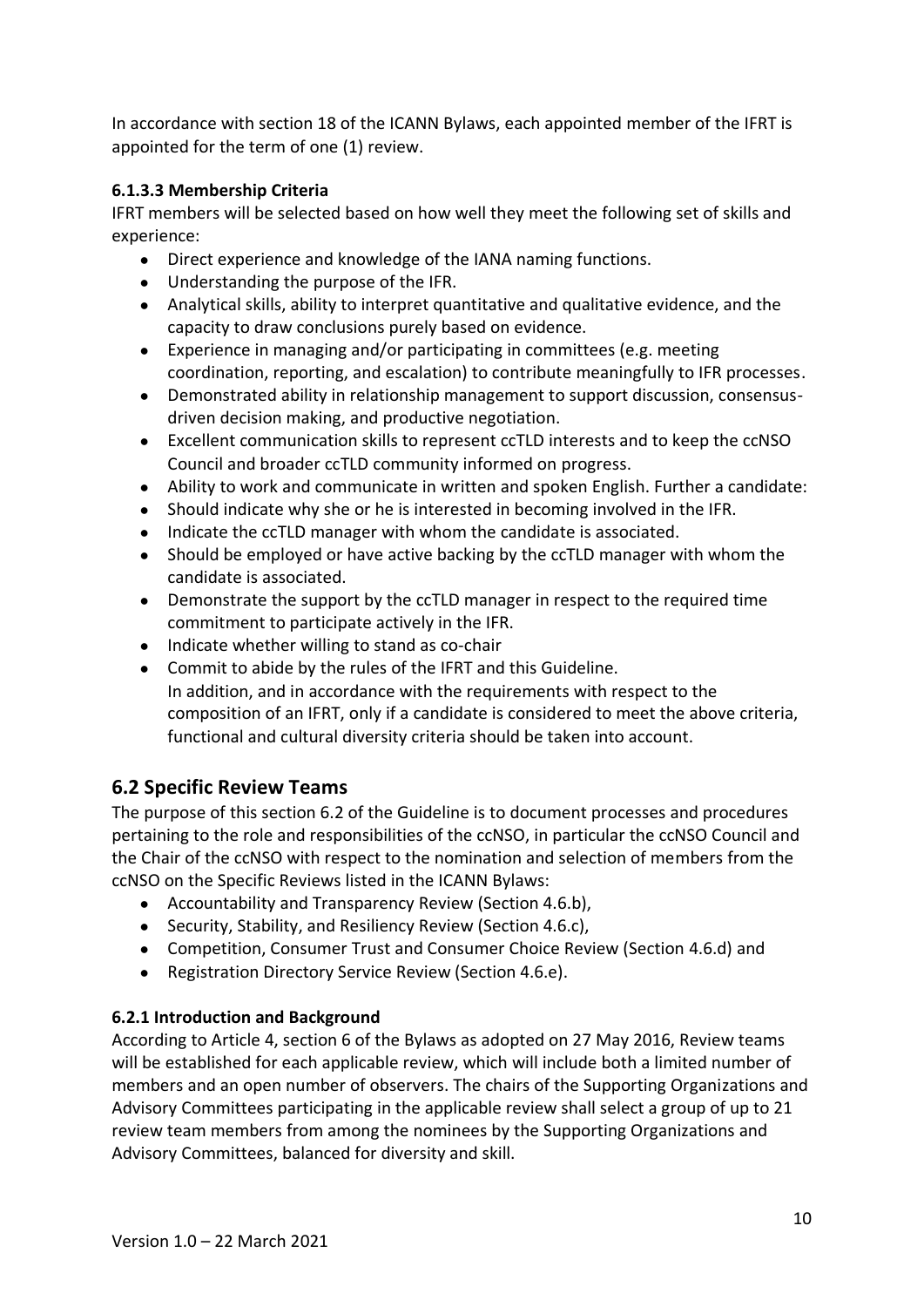Specific guidance on the selection process will be provided within the operating standards developed for the conduct of reviews under Section 4.6 (the "Operating Standards"). However, the Operating Standards still need to be developed and must be aligned with basic guidelines included in Section 4.6 (a). Until these Operating Standards have been developed and adopted, the ccNSO Council will use a nomination process and instructions for its Chair based on Section 4.6 of the Bylaws. This Guideline will be reviewed once the forementioned Operating Standards have become effective.

#### **6.2.2 General Information**

#### **6.2.2.1 Eligibility of ccNSO Appointed Members**

Membership of the Specific Review Teams shall be open to individuals from all ccTLDs, independent of membership of the ccNSO.

#### **6.2.2.2 Requirements**

As the requirements for nominees will vary across the different reviews, nominees should meet any applicable criteria for service on a specific review team as these will be defined in the announcement to initiate a specific review.

#### **6.2.2.3 Conflict of Interest of Members .**

By accepting their nomination potential ccNSO appointed members agree that if selected they shall disclose to ICANN and their applicable review team any conflicts of interest with a specific matter or issue under review in accordance with the most recent ICANN Board of Directors approved practices and Operating Standards. The applicable review team may exclude from the discussion of a specific complaint or issue any member deemed by the majority of review team members to have a conflict of interest. Further details on the conflict of interest practices are included in the Operating Standards.

#### 6.2.2.4 Conflict of Interest of ccNSO appointed Members

If a ccNSO appointed member to the Specific Review Team has a conflict of interest that may have an impact on the ccNSO or any ccTLD, the member has an obligation to inform the ccNSO Council about the conflict and potential impact. The ccNSO Council will decide if the member is allowed to continue on the Specific Review Team as a ccNSO nominee.

#### 6.2.2.5 Feedback

The ccNSO appointed members to Specific Review Teams will provide regular updates on their work to the ccNSO Council, and broader ccTLD community, and at a minimum at the ccNSO meeting days.

#### **6.2.3 Nomination and Selection Process**

#### **6.2.3.1 Initiation of Nomination process**

After the ICANN Board of Directors has caused a specific review (Accountability and Transparency Review – Section 4.6(b)(i); SSR Review – Section 4.6(c)(i); CCT Review – Section 4.6(d)(ii); or Directory Service Review – Section 4.6(e)(ii)), the ccNSO Council shall decide whether or not the ccNSO will participate in that review.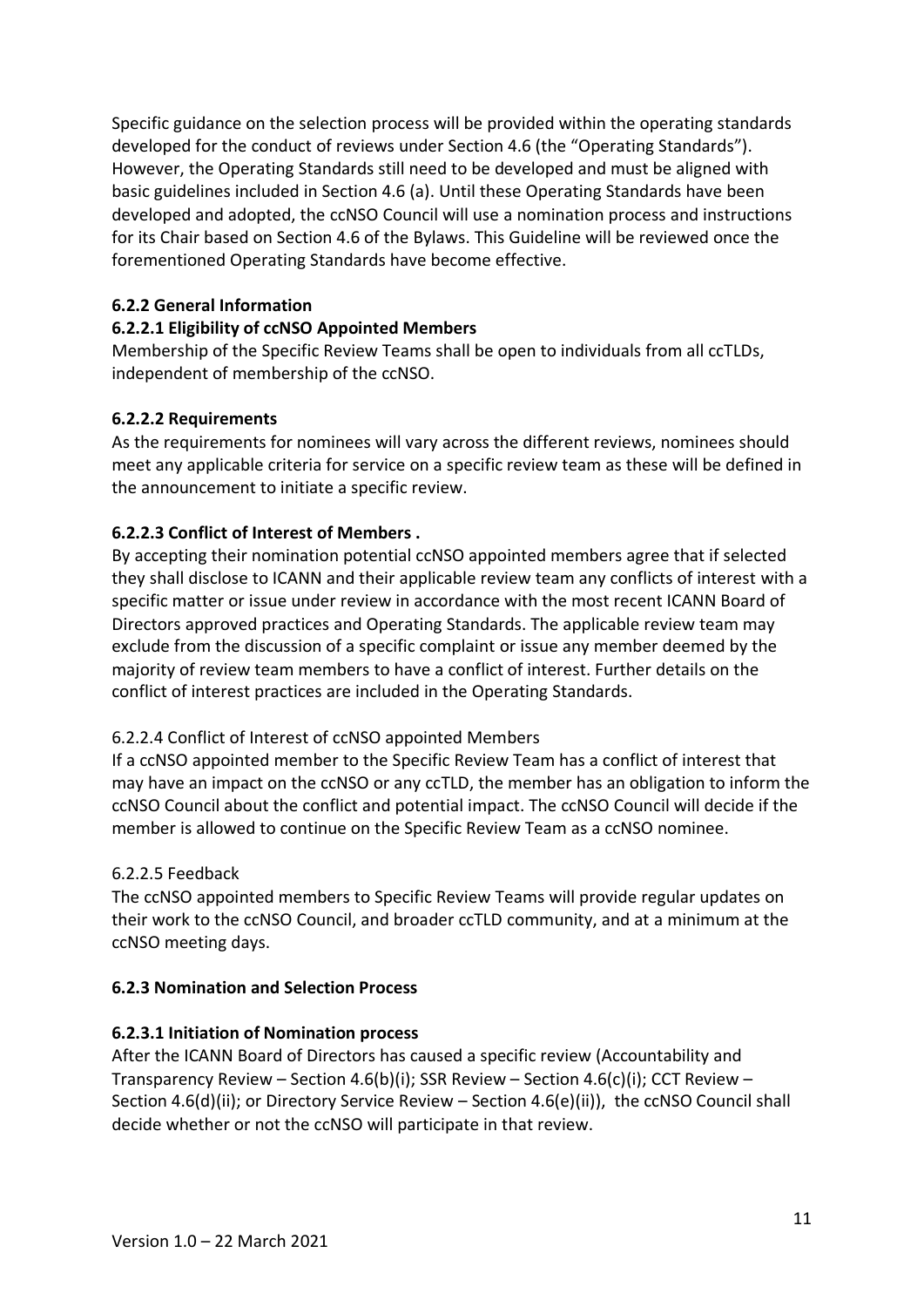If the ccNSO Council has decided to participate in the review, the ccNSO Council will (instruct the Secretariat to) prepare a call for volunteers, including a description of the required skills, and after adoption by Council, the Secretariat will publish the call etc. according to section 8 of this Guideline.

#### **6.2.3.2 Nomination with limited pool of candidates**

If one (1), two (2) or three (3) candidates put their name forward, the nomination will be confirmed by a Council decision of the Councillors eligible to vote, either by email or at a phone call.

#### **6.2.3.3 Nomination with 4 or more candidates**

If four (4) or more candidates apply, section 8 of this Guideline will guide the selection of the Nominees.

#### **6.2.4 Selection of ccNSO nominated members**

If the ccNSO is eligible to fill only three (3) slots on the membership slate, the first three (3) nominees as nominated through the procedure described in section 8 of this Guideline, will be entitled to be selected as members to the relevant review team, so long as they meet any applicable criteria for service on the relevant team.

If any participating Supporting Organization or Advisory Committee has not nominated at least three (3) prospective review team members, the Chairs of the Supporting Organizations and Advisory Committees shall be responsible for the determination of whether all 21 SO/AC member seats shall be filled and, if so, how the seats should be allocated from among those nominated. In the case one or more of those seats will be allocated to the ccNSO, the Chair of the ccNSO will suggest to the Chairs of other participating SO/ACs that ccNSO nominees should be selected in order of preference of the selection process as described in section 8 of this Guideline. However, if the Chairs agree upon other criteria, these criteria will take precedence over the order of preference.

# **7 New Group**

#### **7.1 Applicability of Request for Appointment**

The selection process starts whenever the ccNSO receives a request to appoint members to a committee, cross community working group, or other body (hereinafter – Group), which is not included above in section 3, 4 or 5 above. The request may contain general requirements, e.g. skill set, experience, and specific requirements, e.g. gender, geographic diversity.

The first decision the ccNSO Council MUST take is to decide to participate in the Group.

#### **7.2 Eligibility of Candidates for New Group**

Membership of the Group shall be open to individuals from all ccTLDs, members and non-members of the ccNSO unless specified otherwise in the initial request or other documents, e.g. the Bylaws.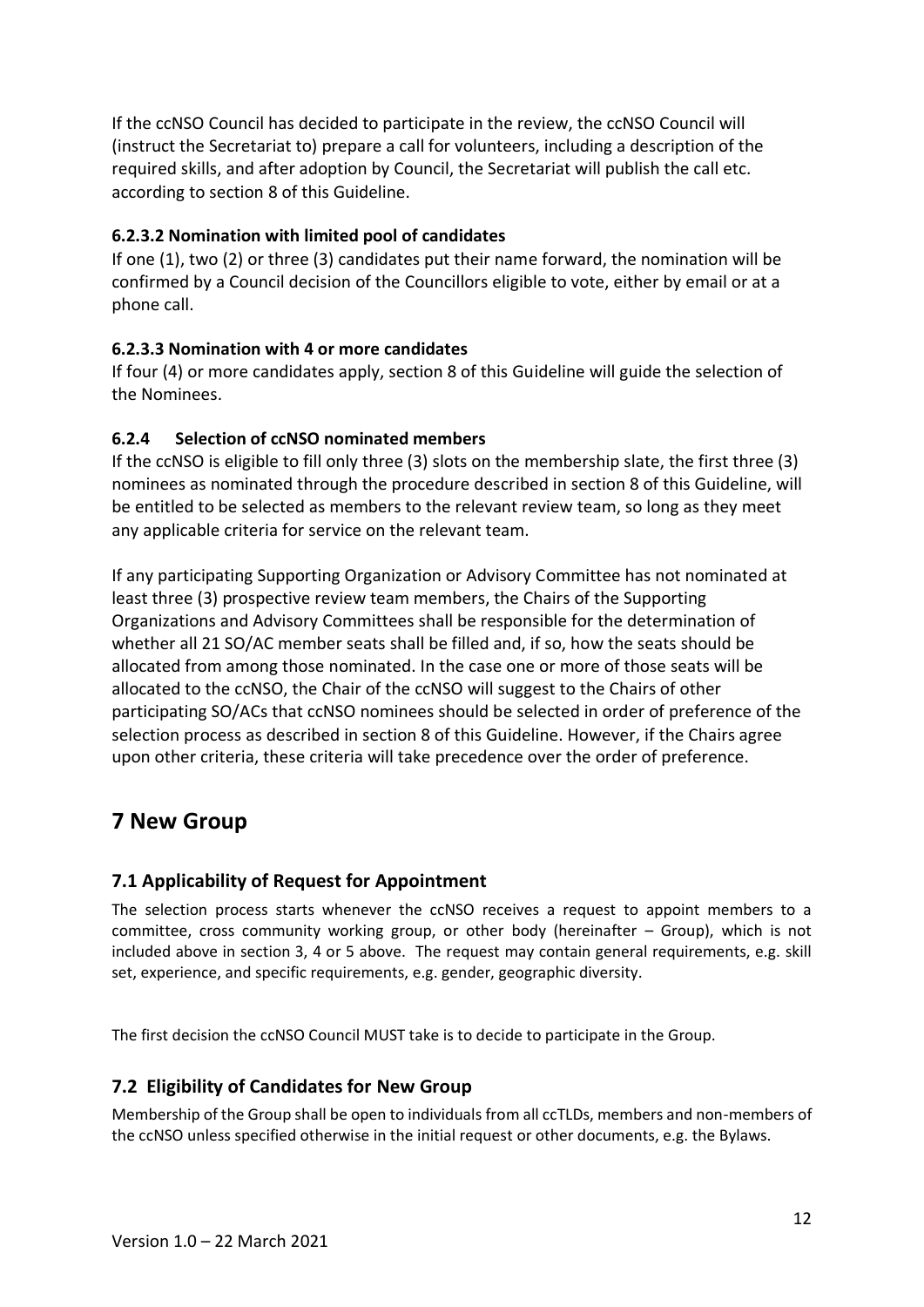If a Councillor intends to become a member of the group, then this Councillor shall not be involved in the selection process due to a direct conflict of interest. A Councillor may also declare a conflict of interest at any stage for other reasons, for example, a Councillor and candidate may be working for the same ccTLD manager. After such a declaration of a Councillor, this Councillor shall not be involved in the selection process anymore.

# **8 Selection Process**

### **8.1 Process Management & Timelines**

To initiate a process i.e. whenever a position needs to be filled, the ccNSO Council shall appoint a member of the secretariat to manage the process (the Process Manager) and adopt a timeline, which includes the major milestones.

After the process is initiated, the ccNSO Council instructs the ccNSO Secretariat to issue the call for Expression of Interest for membership, in accordance with and to meet the procedures defined under this Guideline.

## **8.2 Call for Expression of Interest**

The Secretariat will send the call for Expression of Interest within two business days following the instruction by the ccNSO Council to the relevant ccTLD managers mailing list (ccNSO members and non-ccNSO members). If deemed appropriate by the ccNSO Council, the Regional ccTLD Organisations will be requested to distribute the call for Expression of Interest on their respective email lists and encouraged to actively approach non-ccNSO members in their Region.

The call for Expression of Interest shall include all relevant information, including general and specific requirements, i.e. Selection Criteria. The call for Expression should closes at least two weeks after it has been issued. The closing time shall be set at 23.59 UTC on the day of closure.

[The template for the call for Expression of Interest is included as Annex A].

## **8.3 Information Received from Candidates**

On the first working day after the closure of the call for Expression of Interest, the Secretariat will send the information received from the interested community members to non-conflicted Councillors individually.

If, at the time of closure of the Expression of Interest, the Secretariat has not received all required documents, the interested community member and ccNSO Council will be informed accordingly and the Expression of Interest will no longer be processed or considered.

If the ccNSO Council is of the view that a candidate does not meet the *Selection Criteria* as defined in the call for Expression of Interest, the candidate will be informed accordingly, and the Expressions of Interest will not be taken into consideration .

The names of the candidates will be listed on the ccNSO website. An Expressions of Interest received after the closing date will not be valid, and the names shall not be included in the list of candidates. By submitting its application, the applicant is required to agree to have its application publicly archived, and agrees that personal data will be processed in accordance with the ICANN Privacy Policy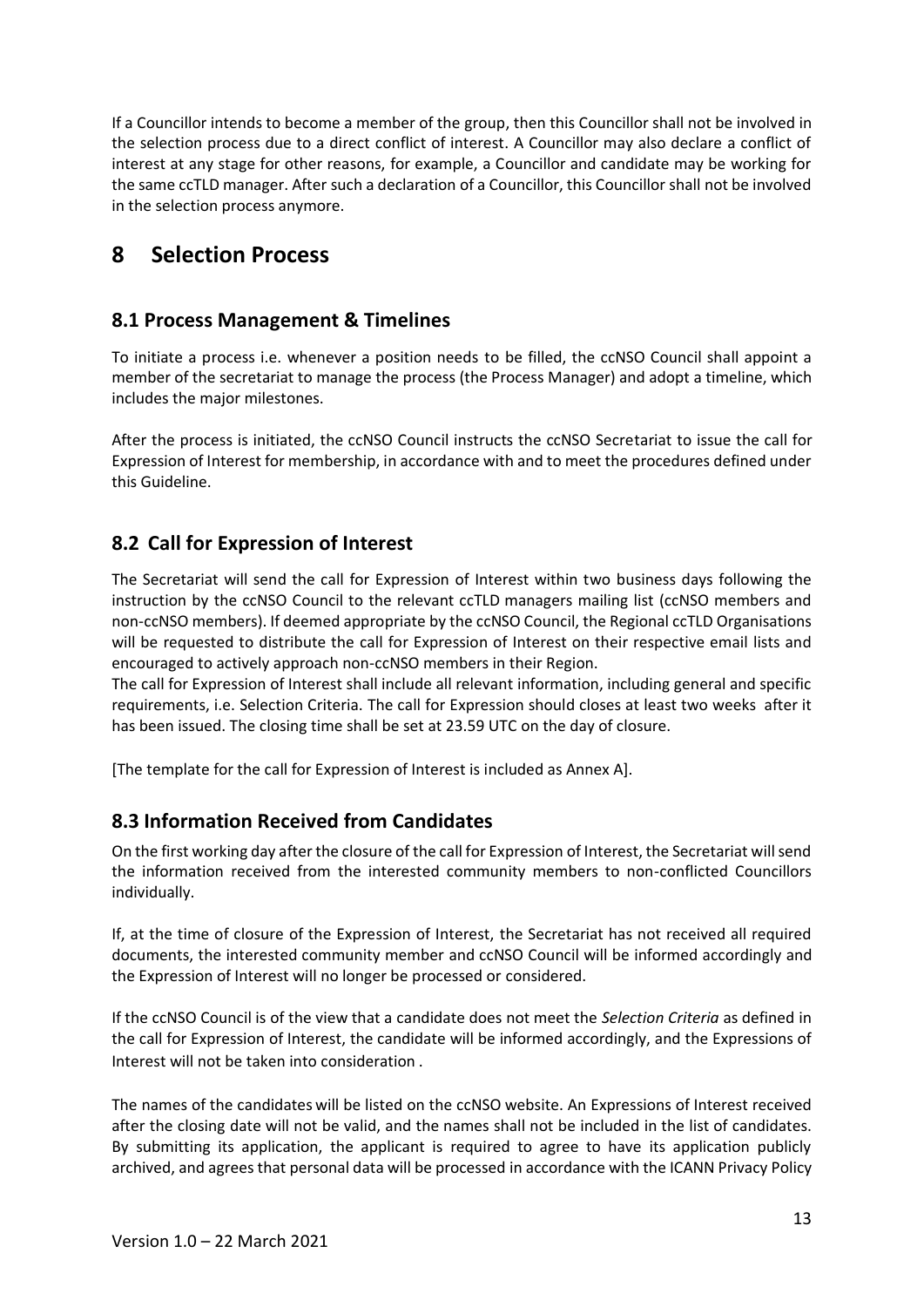[\(https://www.icann.org/privacy/policy\)](https://www.icann.org/privacy/policy), as well as agrees to abide by the website Terms of Service [\(https://www.icann.org/privacy/tos\)](https://www.icann.org/privacy/tos).

#### **8.4 Selection Process**

If the ccNSO Council is expected to select and/or appoint a limited number of candidates, the selection process shall proceed in two steps:

- *Step 1*. The ccNSO Council evaluates the application of all the candidates according to the applicable Selection Criteria as set in the call for expression of Interest.
- *Step 2.* The Chair and Vice-Chairs of the ccNSO Council select members to ensure specific requirements are met. If no specific requirements are defined the overall ranking of the candidates following Step 1 determines the selection.

#### **8.4.1 Conflict of Interest**

If a Councillor has accepted a nomination, then this Councillor shall not be involved in the selection process due to a direct conflict of interest. A Councillor may also declare a conflict of interest at any stage for other reasons. For example, if a Councillor and a nominee may be working for the same ccTLD manager. After such a declaration this Councillor ceases to be involved in the selection process.

#### **8.4.2 Selection by Councillors**

The Councillors eligible to select will review applications and select members based on how well the candidates meet general requirements, as listed in the Call for Expression of Interest.

Each Councillor will compile a list of candidates, in order of preference and with the most preferred candidate on the top listed first. If, in the view of a Councillor, a candidate does not meet the criteria, the candidate should not be included in that Councillor's list of preference.

After receiving the list of candidates each of the selecting Councillors will send their list of preferred candidates to the ccNSO Secretariat (email address: ccnsosecretariat@icann.org, or other email address designated by the ccNSO Council), within 7 days or sooner if required by the original request. Note that the Chair and Vice-Chairs of the ccNSO also receive the emails sent to the ccNSO Secretariat's email.

Following each of the individual Councillor's rankings, the Secretariat will prepare the overall ranking of candidates by assigning the highest number to the most preferred candidate, and lowest to the least preferred, and zero (0) to a candidate that is not included in the list. The highest number will be the same as the number of candidates. For example, if 7 candidates apply, the candidate who is most preferred by a Councillor will be assigned 7, the next candidate 6, etc. The candidate(s) receiving the highest total of assigned numbers, is the most preferred overall candidate.

The Secretariat will report the ranking to the ccNSO Council one (1) business day after the day the eligible Councillors could submit their list of preferences.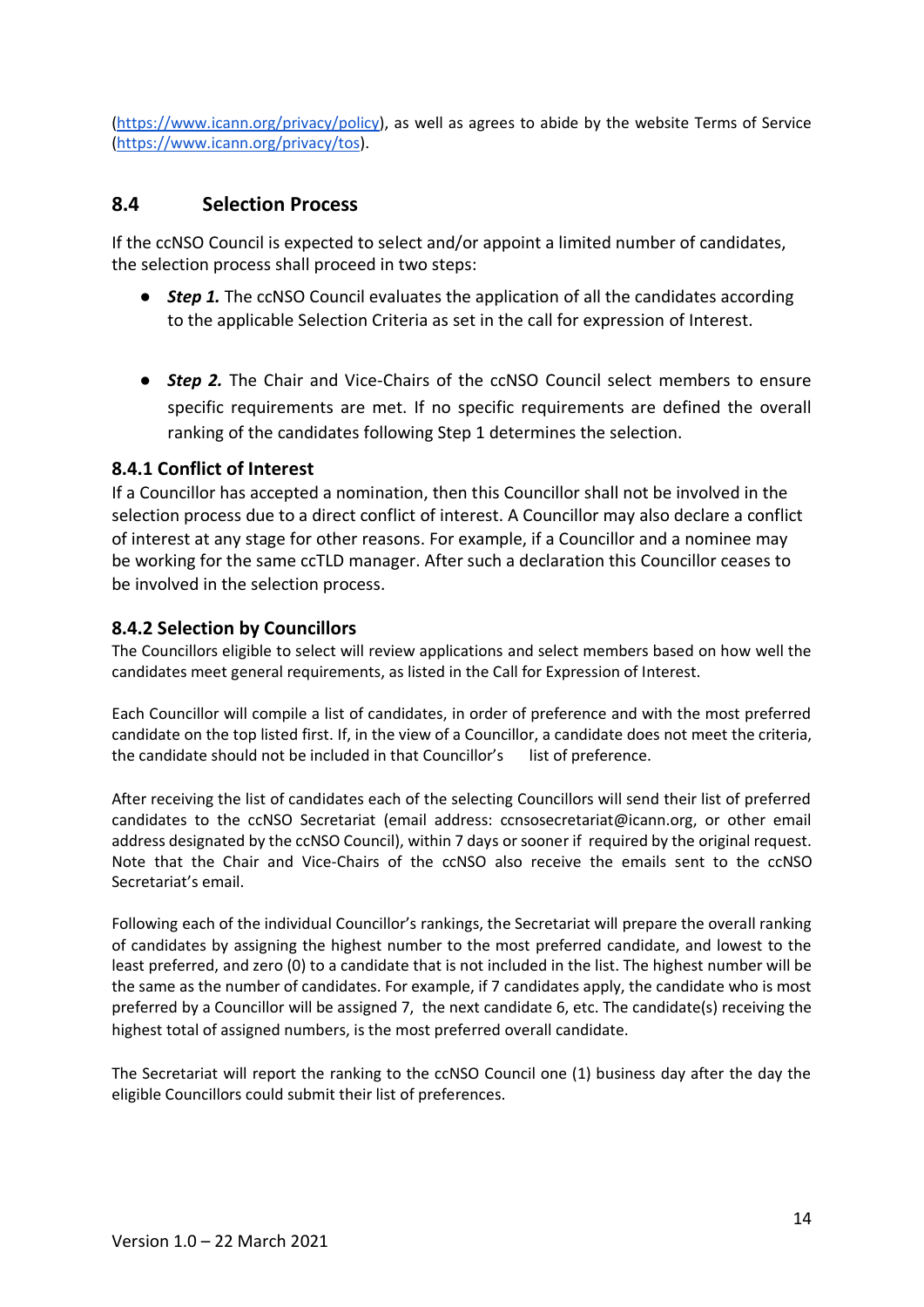### **8.5 Selection of Members**

After compiling of the overall ranking and only if so required to ensure specific requirements are met, for example geographic diversity of a cross community group, the Chair and Vice-chairs of the ccNSO Council, will select the members for a Group, according to the number of seats and specific requirements, based on and taking into account the outcome of the Council vote as much as possible

### **8.6 Reporting on the ccNSO Selection Process**

Within two business days after the closure of the selection process appointment procedures the Process Manager will report the results to the ccNSO Council. The ccNSO Council will then formally close the selection process by adopting the report at its next regular meeting or by an email vote. The Chair of the ccNSO informs the ICANN and/or other organisations about the ccNSO Council selection. After adoption of the report by the ccNSO Council, it shall be published on the ccNSO website.

## **8.7 Removal of a ccNSO Appointed Members**

Any member selected and appointed by the ccNSO Council may be removed and replaced at any time by the ccNSO Council. By accepting the appointment, the interested community member accepts that she or he may be deselected from the position to which she or he was appointed. The ccNSO Council will notify the member of reason(s) for deselection. The ccNSO Council and the affected member will discuss whether the ccNSO Council will publish the reason(s) for the action. In all cases, the ccNSO Council's decision will be final.

The chair or co-chair(s) of the Group to which a member is appointed by the ccNSO Council may request the removal of a member selected and appointed by the ccNSO Council.

In the event the chair or co-chair(s) requests such a removal, the following consultation mechanism will apply:

- Any concerns regarding the behaviour or non-attendance of a ccNSO appointed Member should firstly be raised with that Member.
- If the issue is not satisfactorily resolved, a formal complaint should be raised with the Chair of the ccNSO or a designated Vice-Chair in case the member is the Chair of the ccNSO, who will attempt to mediate a resolution.
- If that is not possible, or if the complaint is sufficiently serious in nature, the Chair of the ccNSO or the designated Vice-Chair is empowered to temporarily restrict the participation of the Member with a view to resolve the issues. However, if in the view of the Chair or designated Vice-Chair the continued participation of the Member would not be appropriate and/or would seriously disrupt the activities of the group, the Chair of the ccNSO or designated Vice-Chair shall raise the issue with the Vice-Chairs of the ccNSO Council or their designate(s), if the relevant member is a Vice-Chair of the ccNSO, who will review the matter and then decide. The Chair of the ccNSO or his or her designee shall accordingly inform the ccNSO Council, cochair(s) of the group, and the appointed Member and other person(s) deemed relevant by the Chair of the ccNSO or his or her designee.

#### **8.8 Vacancy**

For purposes of this procedure, a vacancy shall be deemed to exist in the event of the death, resignation, or removal of a ccNSO Council appointed member. This vacancy shall be filled by the ccNSO Council using the selection procedure as described above.